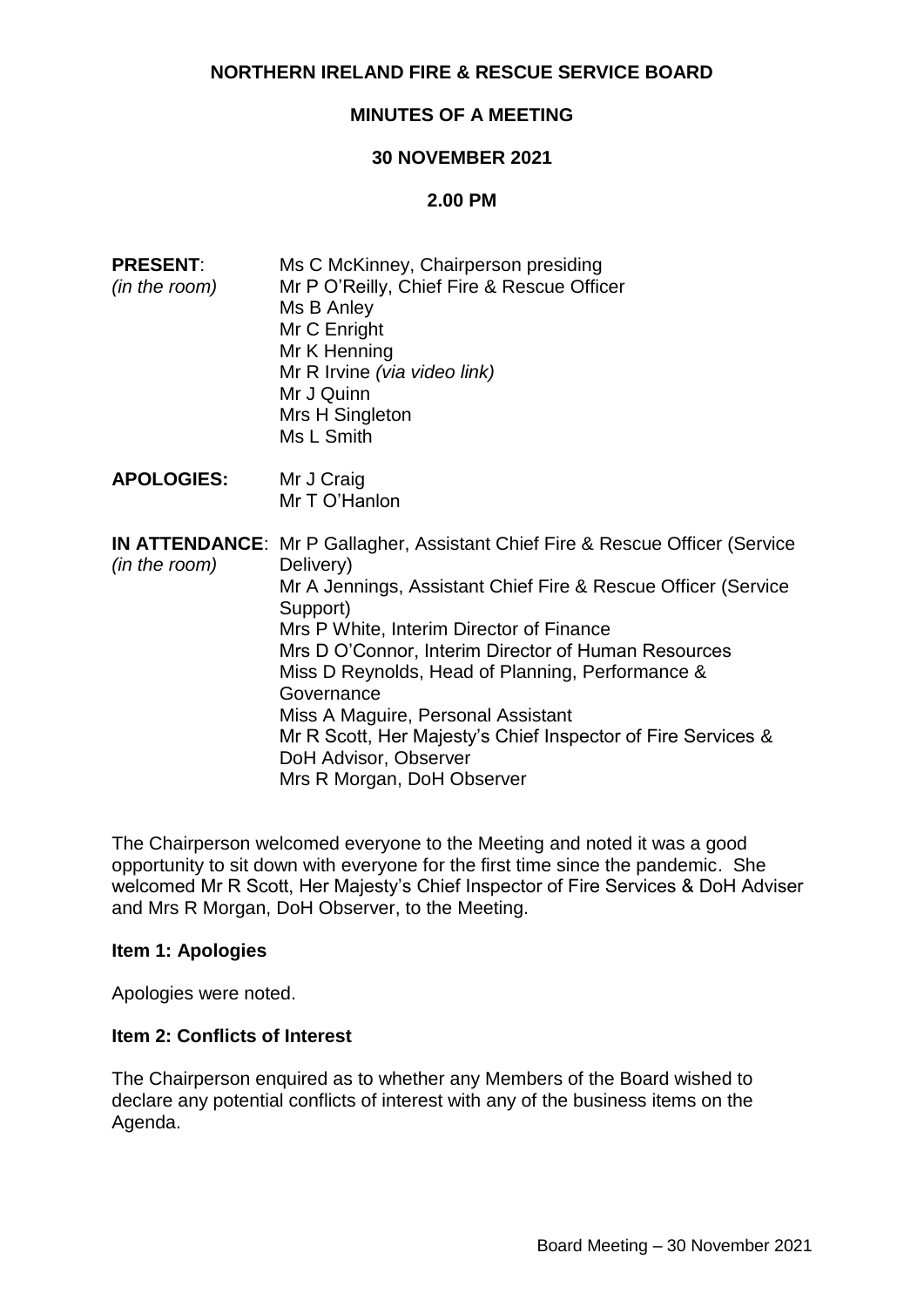Mr Quinn declared a potential conflict of interest with respect to Agenda Item 3 – Public Sector Pensions Update. The Chairperson noted same and stated that if she considered it appropriate she would request Mr Quinn to leave the Meeting for this item of business.

There were no other apparent conflicts of interest declared.

## **Item 3: Minutes of Board Meeting – 29 September 2021**

The Minutes of the Board Meeting held on 29 September 2021, having been printed and circulated, were taken as read and signed as a true record, on the motion of Ms Smith, seconded by Mr Henning.

Arising out of the Minutes:

## **Motor Insurance Business Case Update**

Members noted a response regarding clarity around DoH's approach to additional vehicle insurance use and around the legal advice received.

Mrs Singleton highlighted that the legal advice received by the Board on this issue appears to be inconsistent with that provided to the Department of Health and that it was, therefore, important to clarify the correct legal position.

### **It was agreed that the Chief Fire & Rescue Officer would seek further clarity on the legal advice received and report back to Members.**

### **Public Sector Pensions Update**

The Interim Director of Finance gave a high level overview of the key summary points relating to the McCloud Remedy – Immediate Detriment, including the challenges and NIFRS position.

#### - - - - - - - - - -

At this point,

Mr Irvine joined the Meeting (2.10 pm). Connectivity issues delayed joining at 2.00 pm

- - - - - - - - - -

The Interim Director of Finance drew Members' attention to the legal advice sought.

The Interim Director of Finance noted that the biggest challenge to NIFRS is delegated authority and that work is ongoing with DoH with respect to where this sits.

The Interim Director of Finance highlighted that the costs of the remedy are not yet known and it is anticipated that cost recovery will be through a 'New Burdens' claim to HMT, applicable across the UK.

Members noted that ongoing liaison had been taking place with the local FBU representatives.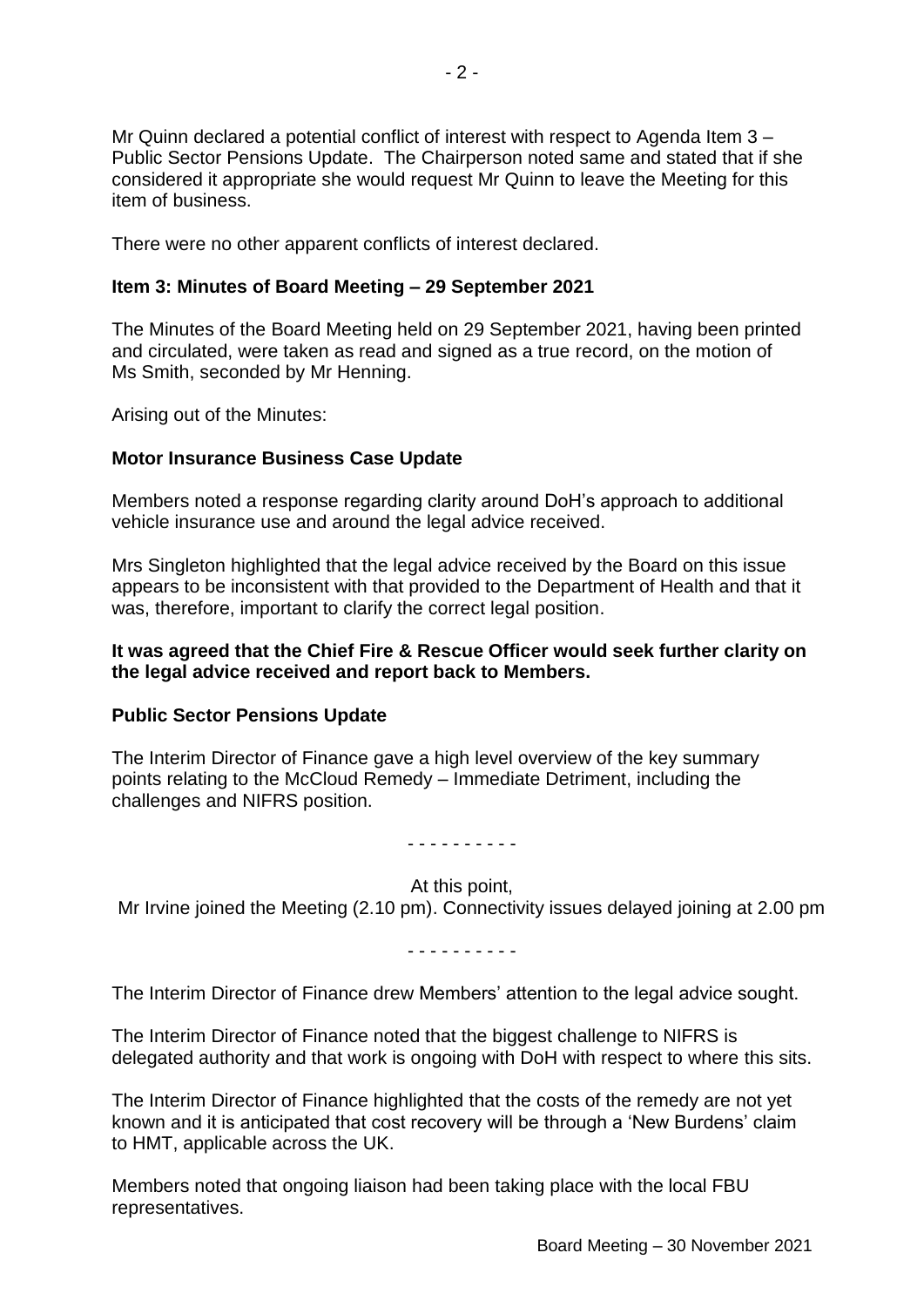The Interim Director of Finance highlighted that the Board, as the Scheme Manager, is asked to note the current position; however the decision regarding adoption and implementation of the Framework MOU should wait until clarity is received regarding delegated authority.

Members thanked the Interim Director of Finance for the very comprehensive paper and were supportive of the recommendation in principle, they stressed however the importance of following the legal advice and seeking clarity with respect to delegated authority. Members suggested that a small Board Working Group is set-up to interface with the Interim Director of Finance, which would help protect the Board's position.

Mr Quinn noted that this was a complicated case and stated that he appreciated and understood the NI position. However, he stated that the risks and issues need to be considered and further consideration is required with respect to the legal position. He suggested that further advice is sought.

The Chief Fire & Rescue Officer thanked Members for their comments and advice offered. He acknowledged Mr Quinn's comments and also the position of the FBU on the matter.

The Chairperson concurred with the set-up of a small Board Working Group to work with the Interim Director or Finance, and to regularly report into the Board.

**The Board, on the motion of Ms Anley, seconded by Ms McKinney, unanimously agreed to appoint Ms Smith, Mrs Singleton, Mr Quinn and Mr Irvine to the Board Working Group to work with the Interim Director of Finance with respect to implementation of Immediate Detriment.** 

**Action to follow - it was agreed that the Chief Fire & Rescue Officer and Interim Director of Finance would activate the Working Group as soon as possible and report back to the Board.**

**The Board, on the motion of Ms Smith, seconded by Mrs Singleton, unanimously agreed in principle with the recommendation to adopt and implement the Framework MOU, subject to clarity around delegated authority.**

### **Minutes of Closed Board Meeting – 29 September 2021**

The Minutes of the Board Meeting held on 29 September 2021, in closed session, having been printed and circulated, were taken as read and signed as a true record, on the motion of Mr Henning, seconded by Ms McKinney.

### **Minutes of Closed Special Board Meeting – 26 October 2021**

The Minutes of the Special Board Meeting held on 26 October 2021, in closed session, having been printed and circulated, were taken as read and signed as a true record, subject to minor amendment, on the motion of Ms Smith, seconded by Mrs Singleton.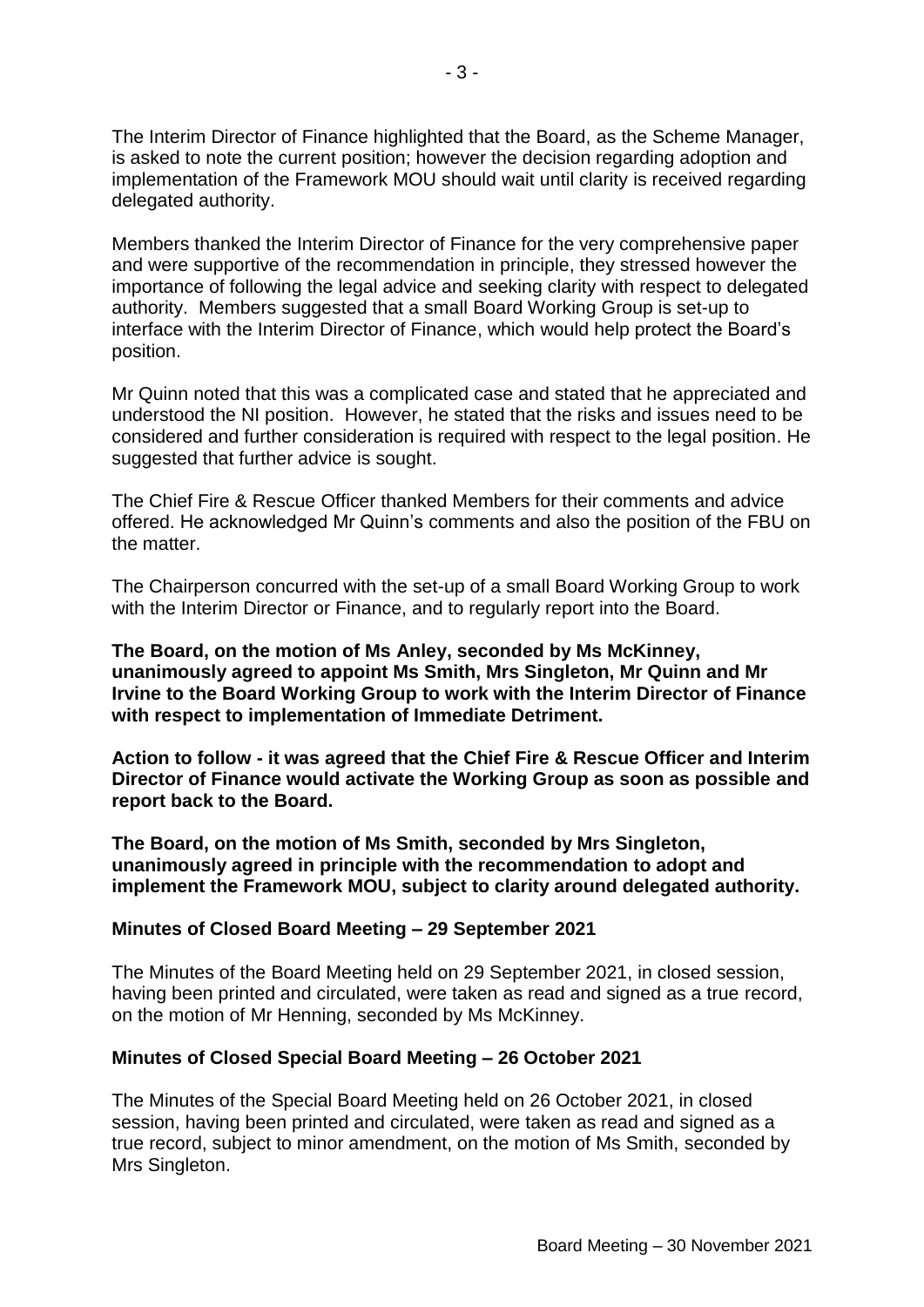## **Arising out of the Minutes:**

The Chief Fire & Rescue Officer provided Members with an update with respect to Transformation, new Executive Leadership Team structure, review of Corporate and organisational capability, coterminosity, review of how to support new District Structures and implementation of new functional & support structures.

The Chairperson highlighted that the Chief Fire & Rescue Officer recently met with the Permanent Secretary and that she and the Chief Fire & Rescue Officer would be meeting with the Minister on 1 December. She advised that they would report back promptly to the Board on the outcome of the meeting.

The Chief Fire & Rescue Officer then provided Members with a high level update of his meeting with the Permanent Secretary.

With respect to a Transformation Programme Board, the Chairperson noted that the Chief Fire & Rescue Officer wished to now take this forward. She asked for Members to be updated by the Chief Fire & Rescue Officer at the next meeting. The Chairperson advised that she would then in due course select the Board Member(s) to that forum.

### **Item 4: Items for Adoption/Approval Reports from Board Committees, including noting of Committee Minutes and Adoption of Recommendations**

### **Service Delivery Committee - Meeting – 11 November 2021**

It was noted that a Meeting of the Service Delivery Committee had been held on 11 November 2021 and the Minutes of the Meeting will be presented at the next Meeting of the Board. There were no recommendations emanating from the Meeting.

Mr Irvine, Committee Chair, gave an overview of the business discussed at the Meeting.

### **Remuneration Committee - Meeting – 11 November 2021**

It was noted that a Meeting of the Remuneration Committee had been held on 11 November 2021 and the Minutes of the Meeting will be presented to a future Meeting of the Board.

Ms Smith, Remuneration Committee Member, noted the recommendations emanating from the Meeting.

**Ms Smith proposed that the Committee's recommendations, as detailed below, be adopted by the Board. This was seconded by Ms McKinney.**

### *Remuneration Committee – Recommendations*

 **Approval of the Pay Remits for Operational Directors; Wholetime Personnel; On-Call Personnel; and RCC Personnel, for the period 1 July 2021 to 30 June 2022 and submission of the documentation to DoH; and**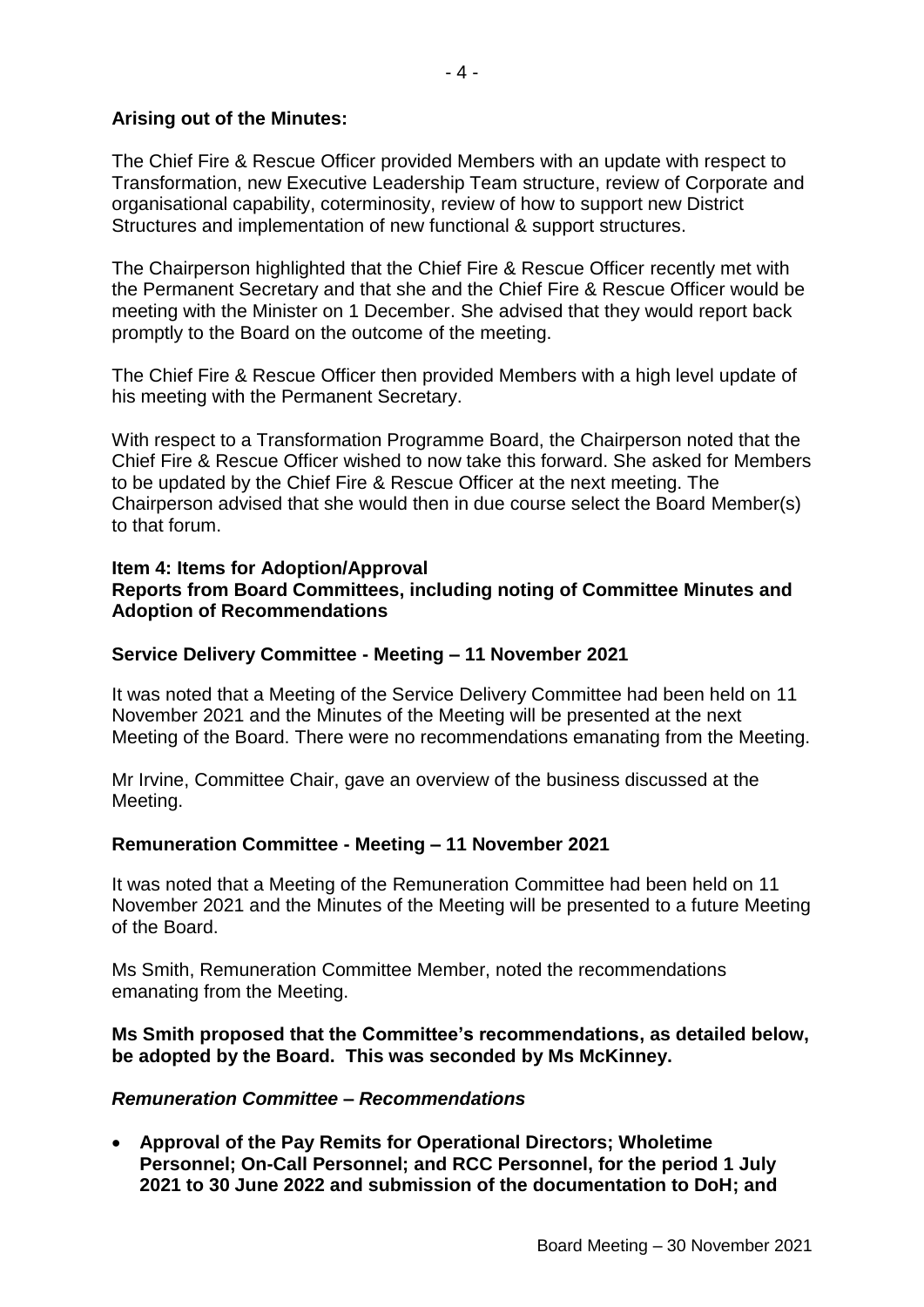**Approval of Weekly to Monthly Payroll – Transitional Support proposal and submission of the documentation to DoH.**

## **People & Culture Committee - Meeting – 11 November 2021**

It was noted that a Meeting of the People & Culture Committee had been held on 11 November 2021 and the Minutes of the Meeting will be presented at the next Meeting of the Board. There were no recommendations emanating from the Meeting.

Ms Smith, elected Committee Chair for that meeting, gave an overview of the business discussed at the Meeting.

### **Change in the Order of Business**

Members agreed to take Item 5 – Items for Information/Noting - Reports from Committees, including noting of Committee Minutes and adoption of Recommendations – as the next item of Business.

### **Item 5: Items for Information/Noting**

## **Reports from Committees, including noting of Committee Minutes and adoption of Recommendations –**

### **People & Culture Committee - Minutes - 1 July 2021**

The Minutes of the Meeting of the People & Culture Committee held on 1 July 2021 were noted. There were no recommendations emanating from the Meeting.

### **Service & Delivery Committee - Minutes - 1 July 2021**

The Minutes of the Meeting of the Service Delivery Committee held on 1 July 2021 were noted. The recommendation contained therein was adopted by the Board at its Meeting on 9 July 2021.

### **Audit, Risk & Governance Committee - Minutes - 2 July 2021**

The Minutes of the Meeting of Audit, Risk & Governance Committee held on 2 July 2021 were noted. The recommendations contained therein were adopted by the Board at its Meeting on 9 July 2021.

### **Service & Delivery Committee - Minutes – 16 September 2021**

The Minutes of the Meeting of the Service Delivery Committee held on 16 September 2021 were noted. The recommendation contained therein was adopted by the Board at its Meeting on 29 September 2021.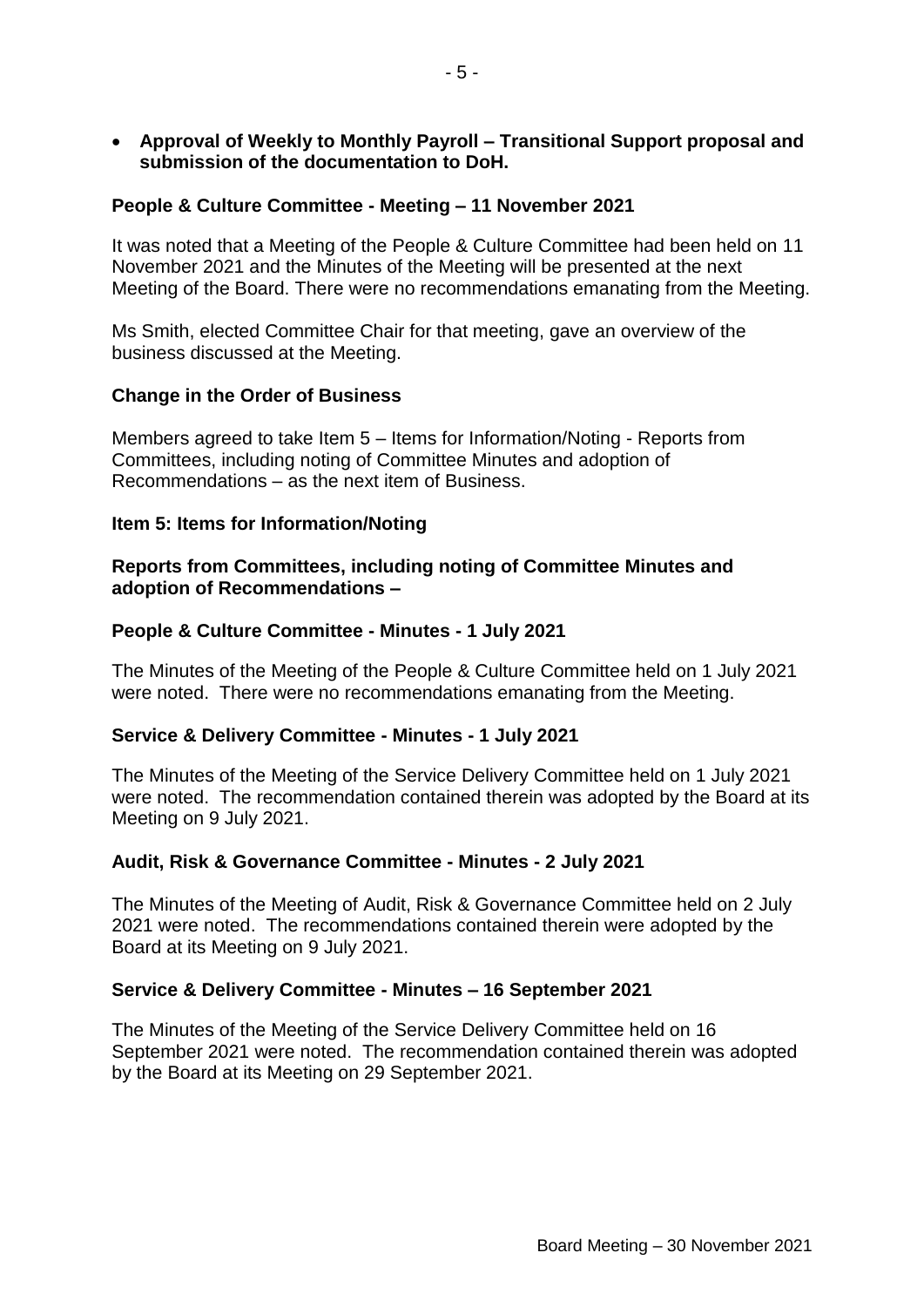### **Item 4: Standalone Strategic Items**

## **Business Cases - Business Case for Waste Management Services**

Members noted the Executive Summary pertaining to the Business Case for Waste Management Services.

Assistant Chief Fire & Rescue Officer Jennings outlined the purpose of the project. He answered Members' questions relating to same.

### **Business Case for Appliance Room Doors**

Members noted the Executive Summary pertaining to the Business Case for Appliance Room Doors.

Assistant Chief Fire & Rescue Officer Jennings outlined the purpose of the project. He answered Members' questions relating to same.

### **Business Case for ProCAD Support and Maintenance 22/23**

Members noted the Executive Summary pertaining to the Business Case for ProCAD Support and Maintenance 22/23.

Assistant Chief Fire & Rescue Officer Jennings outlined the purpose of the project. He answered Members' questions relating to same.

### **Business Case for WAN Network**

Members noted the Executive Summary pertaining to the Business Case for WAN Network.

The Interim Director of Finance outlined the purpose of the project. She answered Members' questions relating to same.

**The Board, on the motion of Mr Henning, seconded by Ms Smith, unanimously approved Business Case for Waste Management Services; Business Case for Appliance Room Doors; Business Case for Pro-CAD Support and Maintenance 22/23; and Business Case for WAN Network.**

### **Item 5: Standalone Strategic Items**

### **Finance Report**

The Finance Report updating Members on the financial position for the period ended 31 October 2021 was noted.

The Interim Director of Finance noted that NIFRS is currently projecting a year end pressure of £1.5m. In addition to recruitment costs, the pressure largely relates to rising energy costs and demand led ill health retirement costs.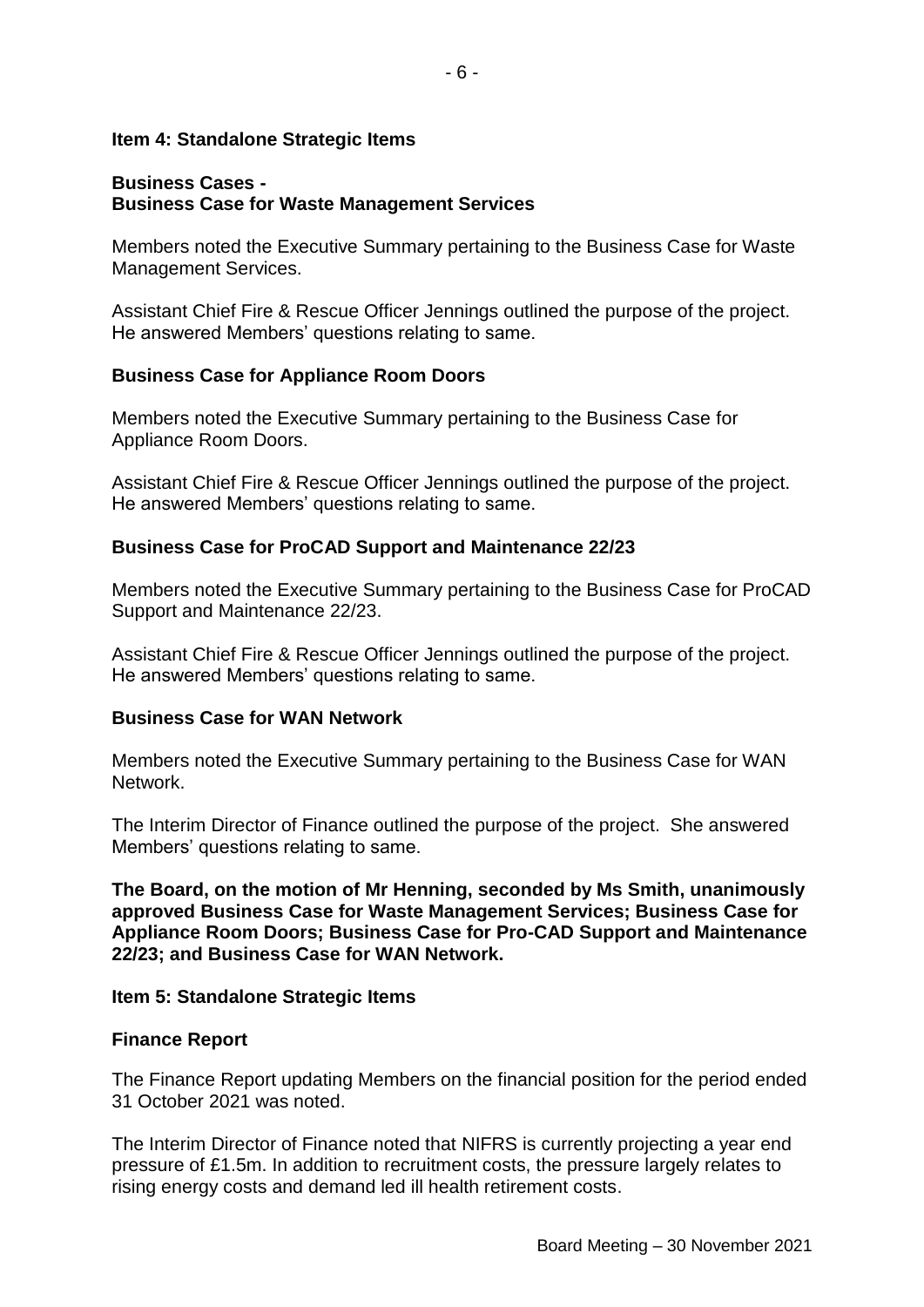The Interim Director of Finance highlighted that NIFRS had submitted bids amounting to £2.2m to the January monitoring round and gave an overview of the bid submissions. Members noted that the outcome of the January monitoring round will not be known until the end of January 2022.

### **Action to follow – Members to be apprised of the outcome of that bid by the Interim Director of Finance at its February Meeting.**

The Interim Director of Finance and Chief Fire & Rescue Officer answered Members' queries on the information presented within the report including budgetary projection and forecasting.

The Chairperson stated that the case of additional funding would be discussed with the Minister at the meeting on 1 December, and that she and the Chief Fire & Rescue Officer would report back to the Board on the outcome.

# **Update on Independent Review into Issues around the Investigation Processes and Timescales**

Members noted the Independent Review Action Plan Update as at 17 November 2021.

The Interim Director of HR provided a high level update on progress against actions. She answered Members' queries on the information presented.

Mr Quinn, Board Member on the Working Group, noted that good progress has been made with respect to the actions.

## **Performance Management**

Members noted the Performance Management Updates for the period up to 30 September 2021 including the Performance Reports from each of the Standing Committees.

The Head of Planning, Performance & Governance answered Members' queries on the information presented.

Mr Quinn referred to SPI 12 – increased percentage of females in the Operational Workforce – and asked how NIFRS is actively considering ways to encourage females to apply. The Chairperson noted there is an enormous amount of work underway. She stated that priority area merited a session at the Board Planning Day on 22 February 2022 if that might be possible. The work of the Equality Sub-Committee should also be brought to that session for Members' information as it would also be of interest to Members.

The Interim Director of HR gave as an example a summary of the outreach measures to attract females into the organisation. She agreed with the Chairperson that a session with the full Board would be valuable in highlighting the work being done.